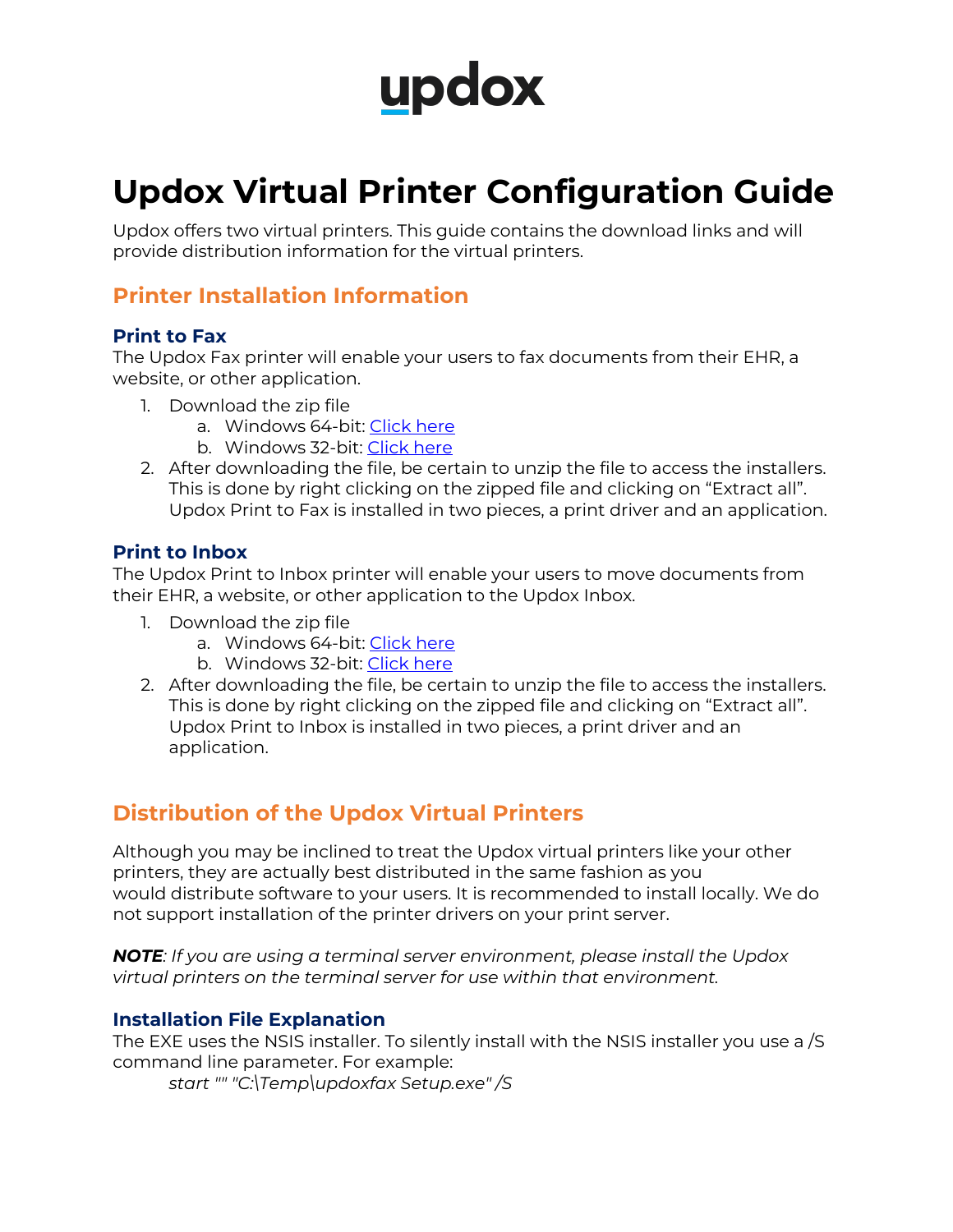

The Print Driver uses a standard MSI so you can use "/quiet or /q or qn". For example: *msiexec /i C:\Temp\Updox.Fax.Desktop.64.bit.msi /qn*

#### **Sample scripts for pushing the files out via Group Policy**

Updox Print to Fax

*Start-Process -Wait -FilePath "C:\Temp\updoxfax Setup.exe" -ArgumentList "/S" -Passthru*

*IF EXIST \\C:\Program Files\Updox\Updox Fax Driver\\ GOTO :eof msiexec /i "\\(Server location)\Updox.Fax.Desktop.64.bit.msi"/quiet :eof END && EXIT*

Updox Print to Inbox

*Start-Process -Wait -FilePath "C:\Temp\updoxprint Setup.exe" -ArgumentList "/S" -Passthru*

*IF EXIST \\C:\Program Files\Updox\Updox Printer Driver\\ GOTO :eof msiexec /i "\\(Server location)\Updox Printer Desktop 64 bit.msi"/quiet :eof END && EXIT*

### **Environment Variable Configuration**

To configure the Updox virtual printers for your users, use environment variables. The virtual printer application looks for these environment variables at startup. If found it will write the values to the local configuration for the user/application.

#### **User Environment Variables**

Authentication

Use the Integration Key variable if you would like to install the printers with the Integration Key already populated. The integration key is found in the Updox Admin Menu under Practice Information.

● Print to Fax: **UPDOXFAX\_IKEY**

*Authenticating with your integration key will automatically send faxes out as the practice. If the user prefers their faxes to be sent out privately, the user will need to configure the application with their Updox username & password.*

- Print to Inbox: **UPDOXPRINT\_IKEY**
	- *Authenticating with your integration key will automatically send print pages to the practice inbox. If the user prefers their prints be sent into their private inbox, the user will need to configure the application with their Updox username & password.*